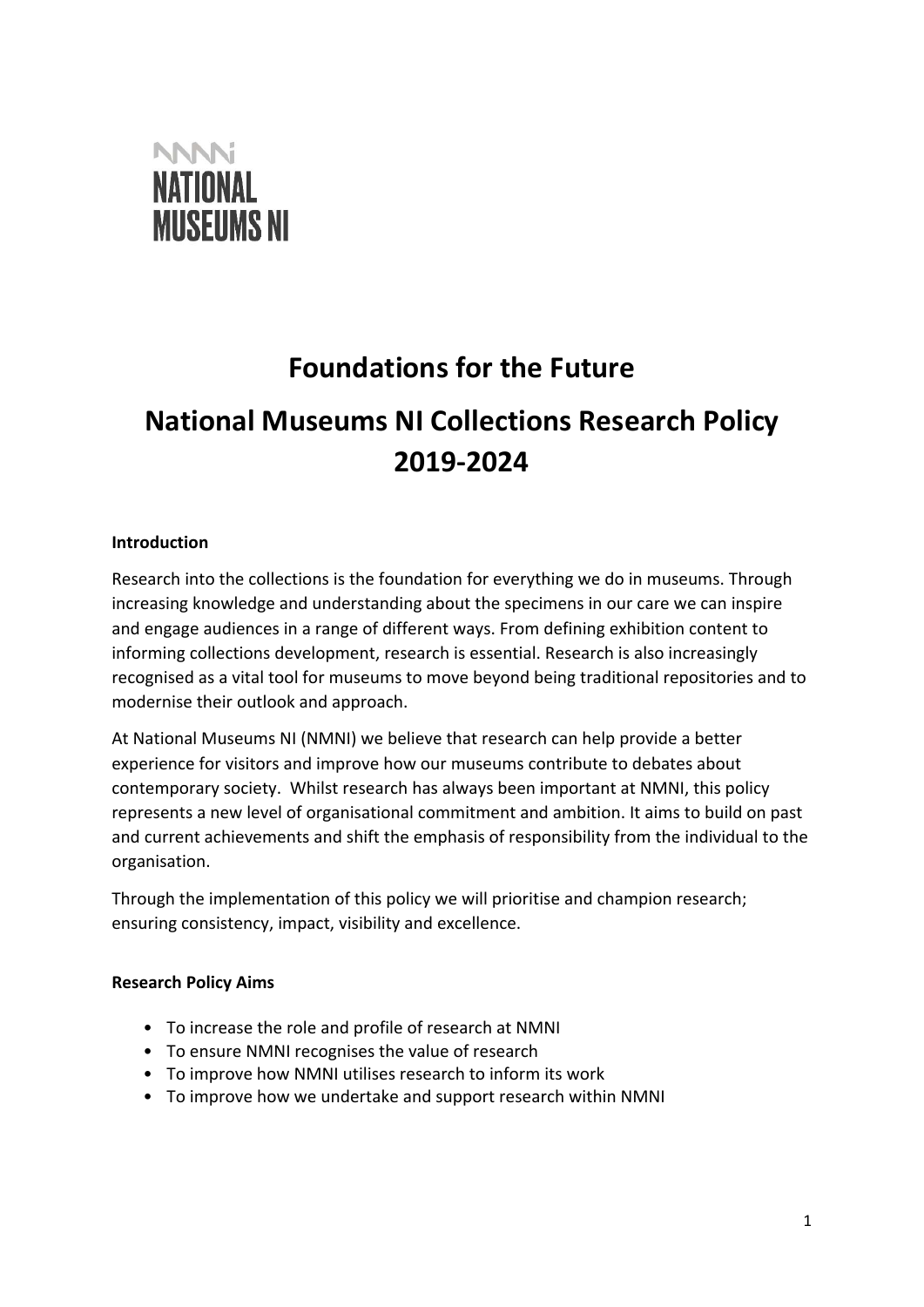## **Research Policy Objectives**

Short-term (1-5 years):

- To develop a Research Plan for NMNI
- To define a support framework for research at NMNI
- To devise an internal and external communication plan for sharing the outputs and outcomes of NMNI staff research
- To improve how research informs NMNI's annual Business Plan objectives
- To increase funding to support research
- To actively foster collaboration with external partners to instigate new research on collections

Long‐term (5‐10 years):

- To ensure that all research undertaken by NMNI staff has a defined outward‐facing output and is shared beyond the museum
- For NMNI to be recognised with Independent Research Organisation Status (IRO) by UK Research and Innovation

## **1. Defining research**

- 1.1 For the purpose of this policy we are defining research as that which is collectionsbased, ensuring the development, application and dissemination of new knowledge about the specimens within the national collection.
- 1.2 Research is undertaken both by museum staff and by external partners, particularly from academia.

## **2. The importance of research**

- 2.1 Research enables us to fulfil our statutory obligations as defined under Article 4 (1) of the *Museums & Galleries (Northern Ireland) Order 1998*:
	- To care for, preserve and add to the objects in its collections
	- To secure that the objects are exhibited to the public and assist the public by interpreting the significance of the objects
	- To secure that the objects are available for persons seeking to inspect them in connection with study and research
	- To generally promote the awareness, appreciation and understanding by the public of
		- i. Art, history and science
		- ii. The culture and way of life of people
		- iii. The migration and settlement of people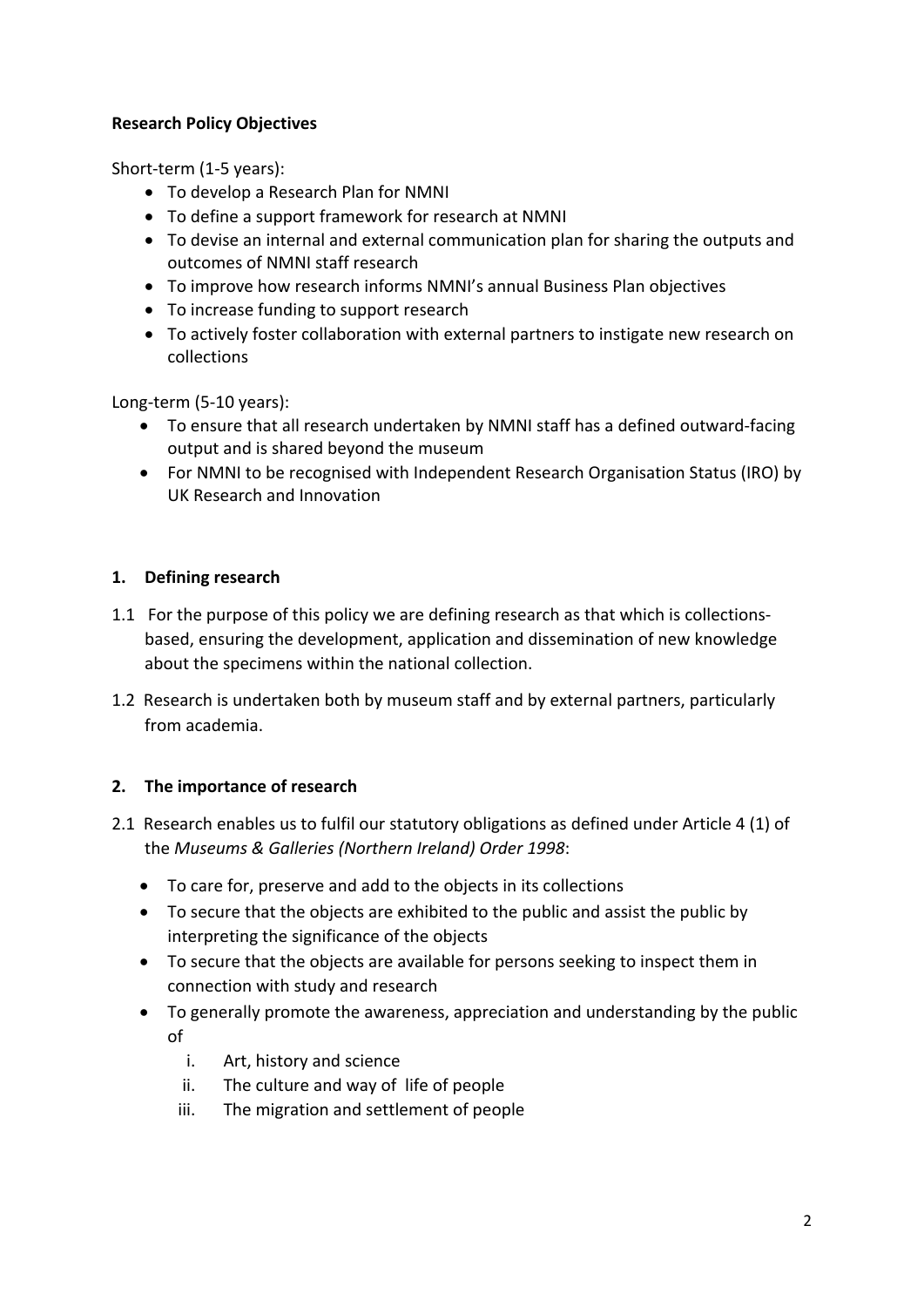- 2.2 It is a requirement of the Museum Accreditation Standard (2014) that museums must '*provide access to the collections and associated information for research purposes and other forms of engagement'.*
- 2.3 Through research we can increase our participation on local, national and international platforms, so enhancing our professional profile and reputation.
- 2.4 Through research we can develop and reap mutual benefits from key strategic partnerships with other complementary organisations.

## **3. Addressing issues**

- 3.1 At present, a number of issues impede NMNI's ability to effectively undertake research internally and to facilitate access to the collections by external collaborators. These will be addressed by:
	- Improving facilities for research-related activities
	- Increasing attitudinal and financial support for research within the organisation
	- Developing confidence amongst internal staff about their ability to undertake research
	- Prioritising time to undertake research
	- Providing training and developing skills for measuring the impact of research and communicating its outcomes
	- Recruiting and developing specialist staff, as budget permits and within the context of the wider organisational development plan
- 3.2 NMNI has already recruited a dedicated Research Coordinator. The role of this individual is to support staff efforts to undertake research where help or assistance is required. This individual also acts as a point of contact for external researchers that wish to undertake research on the collections.
- 3.3 NMNI further commits to address these issues through the delivery of its Corporate Plan 2016‐2021 and its annual Business Plans.

## **4. Supporting research within the organisation**

- 4.1 NMNI recognises that funding is often required to initiate or facilitate research. Therefore, NMNI will provide primer funding to staff via its Foundations for the Future scheme.
- 4.2 To increase the amount of money available for the Foundations for the Future scheme NMNI will incorporate research time into overheads when making funding applications.
- 4.3 NMNI will also provide support to staff seeking external funding for research projects. NMNI will encourage such funding applications to cover staff time and project costs.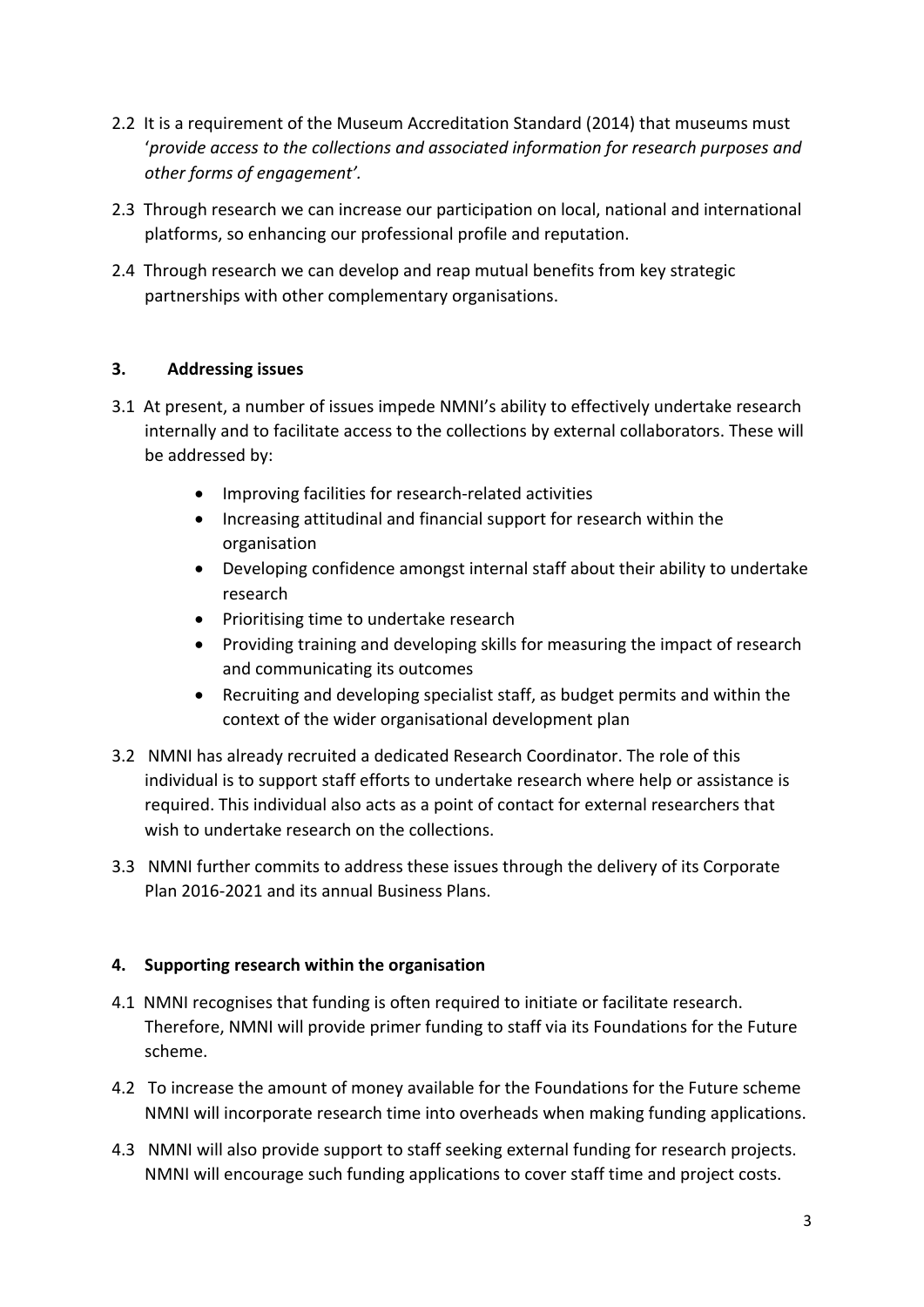- 4.4 All curators will be encouraged to undertake research via the inclusion of research goals/targets in annual work plans.
- 4.5 Internally and via external collaborators NMNI will seek to support the development of skills that will enable staff to better undertake research and communicate its outcomes and impact.
- 4.6 NMNI will explore ways to improve the facilities for internal and external researchers across all sites.
- 4.7 NMNI will prioritise access to collections for research purposes when undertaking capital projects and master‐planning activities.

## **5. Working with external partners**

- 5.1 In the short-term NMNI will establish collaborative arrangements with local universities in Northern Ireland. These arrangements will enable NMNI's ambitions to increase research on our collections and will be a particular priority for areas of the collections where we no longer have curatorial expertise.
- 5.2 NMNI will support research with external collaborators by providing opportunities for undergraduate and post‐graduate students to work on the collections.
- 5.3 NMNI will provide support for post-doctoral research on the collections.
- 5.4 In the longer-term NMNI will pursue establishing collaborative arrangements with other higher education institutions in the United Kingdom and on the island of Ireland.
- 5.5 NMNI will increase the visibility of the national collections to external researchers. NMNI will do so via its own digitisation and interpretation activities and through partnerships with external organisations.
- 5.6 NMNI will develop Memorandums of Understanding with special interest groups who can help support and inform research into the collections.
- 5.7 NMNI will advertise that the Research Coordinator is the single point of contact for all research enquiries.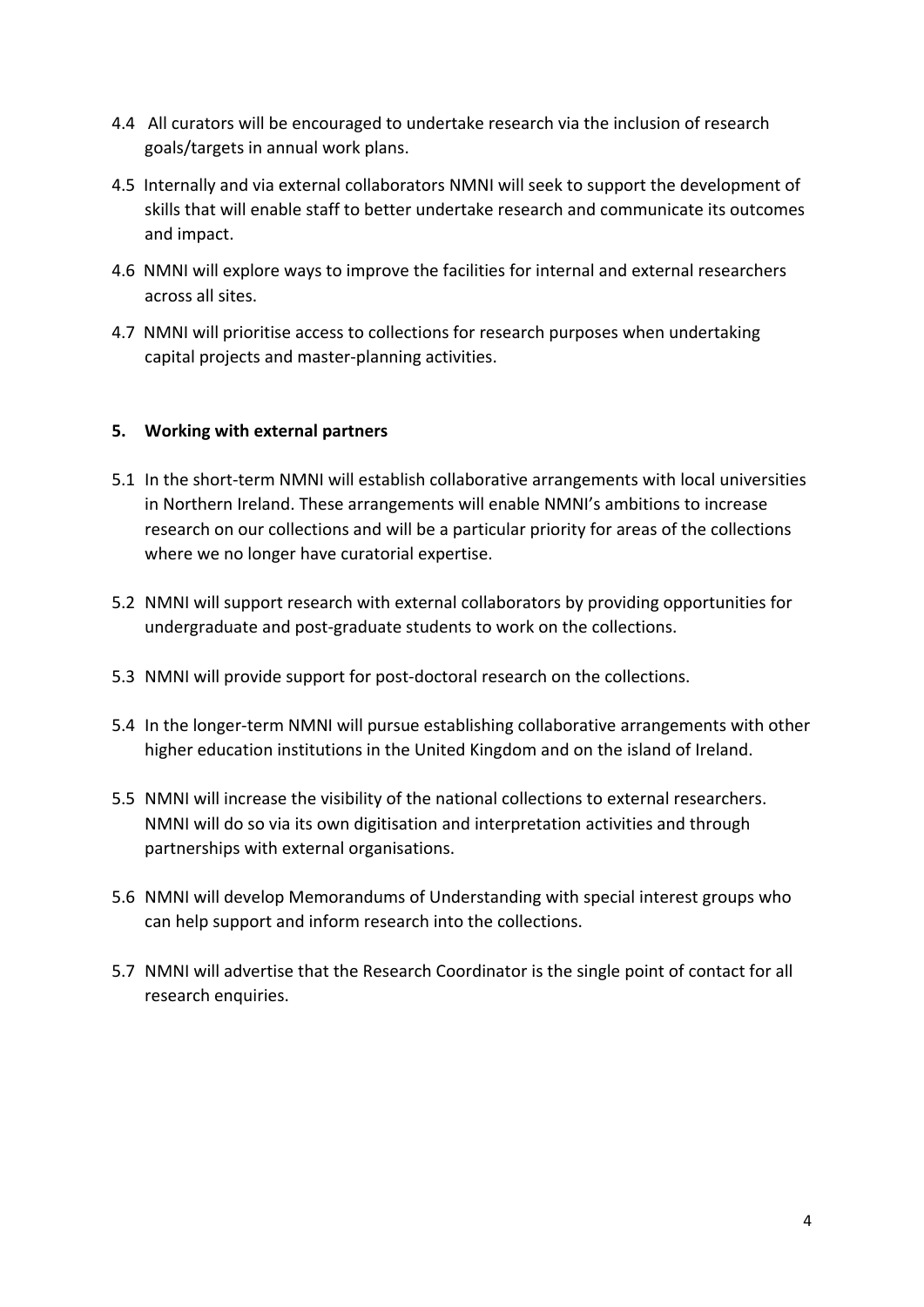#### **6 Communicating research outputs**

- 6.1 NMNI will communicate that the organisation is committed to research on the collections by NMNI staff and external collaborators.
- 6.2 NMNI will communicate outputs from research via traditional means including, publications, exhibitions and other programming and will explore opportunities presented by new media and technologies.
- 6.3 NMNI will commit to the sharing of research outputs within the organisation, to increase wider staff knowledge and understanding of the collections and ultimately improve the visitor experience.
- 6.4 NMNI will encourage staff to publish results of their research in appropriate outlets. This will include supporting publication in peer‐reviewed publications, conference presentations and touring exhibitions. This will result in greater reach for NMNI research and improve the professional standing of NMNI staff.
- 6.5 To ensure that knowledge about the collections is available to a wide audience, NMNI will ensure all research outputs, where possible, are open access.

## **7. Prioritising research**

- 7.1 NMNI's priority shall be the collections and associated subject areas defined under Article 4 (1) of the *Museums & Galleries (Northern Ireland) Order 1998* and detailed in NMNI's Collection Development Policy 2018‐2023.
- 7.2 As the national collection develops over time, research may expand to incorporate additional areas.
- 7.3 NMNI will prioritise staff to undertake research which supports the delivery of the Corporate Plan 2016‐2021 and the annual Business Plans. Research will therefore be aligned to the following objectives:
	- To look after and add to our collections
	- To create more engaging visitor experiences
	- To connect with more people
	- Open up and share our spaces
	- Build museum services of the future
- 7.4 NMNI will support research with external collaborators on the collections but will prioritise research on the following:
	- activities associated with the delivery of the Corporate Plan 2016‐2021 and annual Business Plans
	- areas of the collection without existing curatorial expertise
	- activities that will contribute to the enhancement of the visitor experience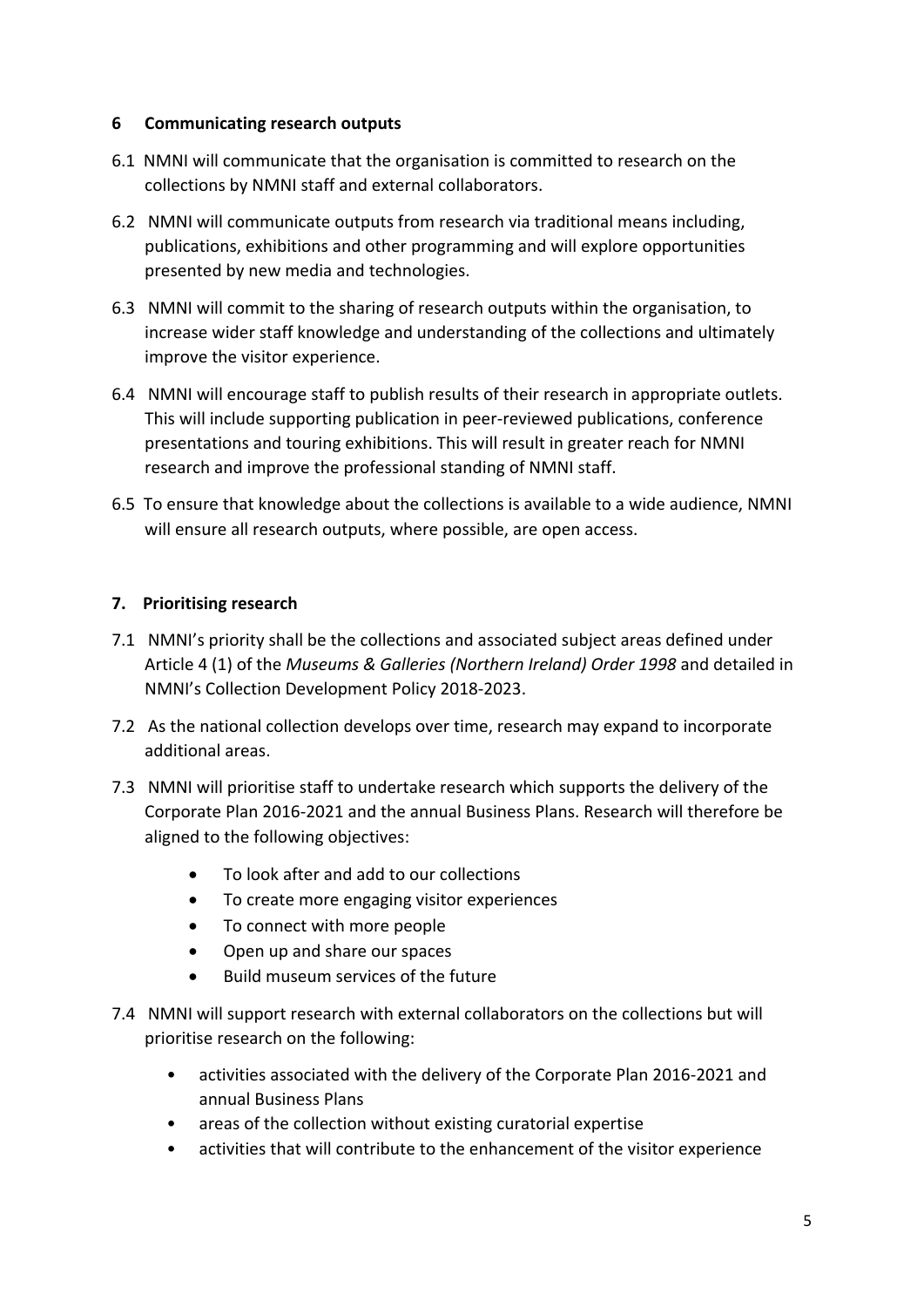#### **8. Measuring success**

- 8.1 NMNI will monitor and record the type and number of outputs generated by staff on a quarterly basis.
- 8.2 NMNI will monitor and record the type and number of outputs from external collaborators and require submission of findings at the end of a project.
- 8.3 For research with a public-facing output NMNI will measure success through data and information such as visitor numbers, visitor feedback, press coverage and peer reviews.
- 8.4 NMNI will develop an accessible repository for research outputs from work on the collections.
- 8.5 NMNI will measure and record external funding received for research activities and seek to increase this funding.
- 8.6 NMNI will explore how to deliver and measure economic, social and cultural impact from our work.

## **9. Research ethics**

- 9.1There is evidence of high levels of public trust in museums and we must repay that trust by ensuring that research conducted by NMNI staff and research facilitated by NMNI adheres to ethical best practice.
- 9.2 Our research activities will be guided by the following ethical codes:
	- UNESCO 1970 Convention on the Means of Prohibiting and Preventing the Illicit Import, Export and Transfer of Ownership of Cultural Property, ratified Nov 2002
	- CITES 'Convention on International Trade in Endangered Species of Wild Fauna and Flora' 1973/79
	- Spoliation of Works of Art during the Holocaust and World War II period: Statement of Principles and Proposed Actions, National Museum Directors Conference 1998
	- Combating Illicit Trade: Due Diligence Guidelines for Museums, Libraries and Archives on collecting and borrowing Cultural Material, DCMS 2005
	- Guidance for the Care of Human Remains in Museums, DCMS 2005
	- Code of Ethics for Museums, Museums Association 2015
	- UK Export Licensing for Cultural Goods Procedures and guidance for exporters of works of art and other culture goods, Arts Council England 2011
	- ICOM code of Ethics for Museums 2013 (including the ICOM 'Red List')
- 9.3 It will be a requirement that all external collaborators who work on the collections will adhere to these ethical codes.